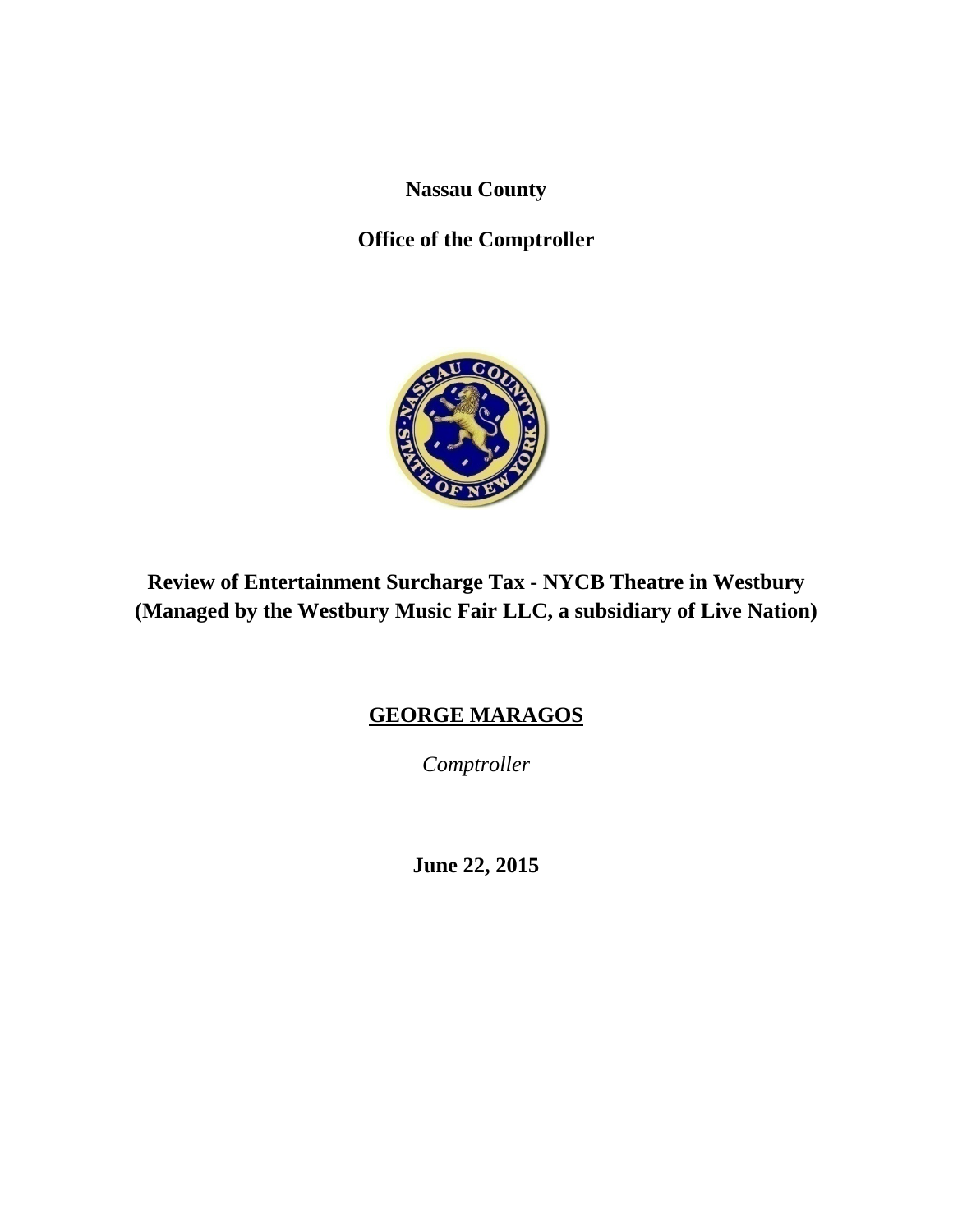**NASSAU COUNTY**  *OFFICE OF THE COMPTROLLER* 

**George Maragos** 

*Comptroller* 

Raymond J. Averna, Esq. *Deputy Comptroller* 

Sergio Blanco *Counsel to the Comptroller* 

Jostyn Hernandez *Director of Communications* 

Michael Olney *Counsel to the Comptroller* 

Review Staff

JoAnn Greene *Director of Field Audit* 

> Linda Leung *Project Manager*

Aurora Scifo *Deputy Director of Field Audit* 

> William Holtmeyer *Field Auditor*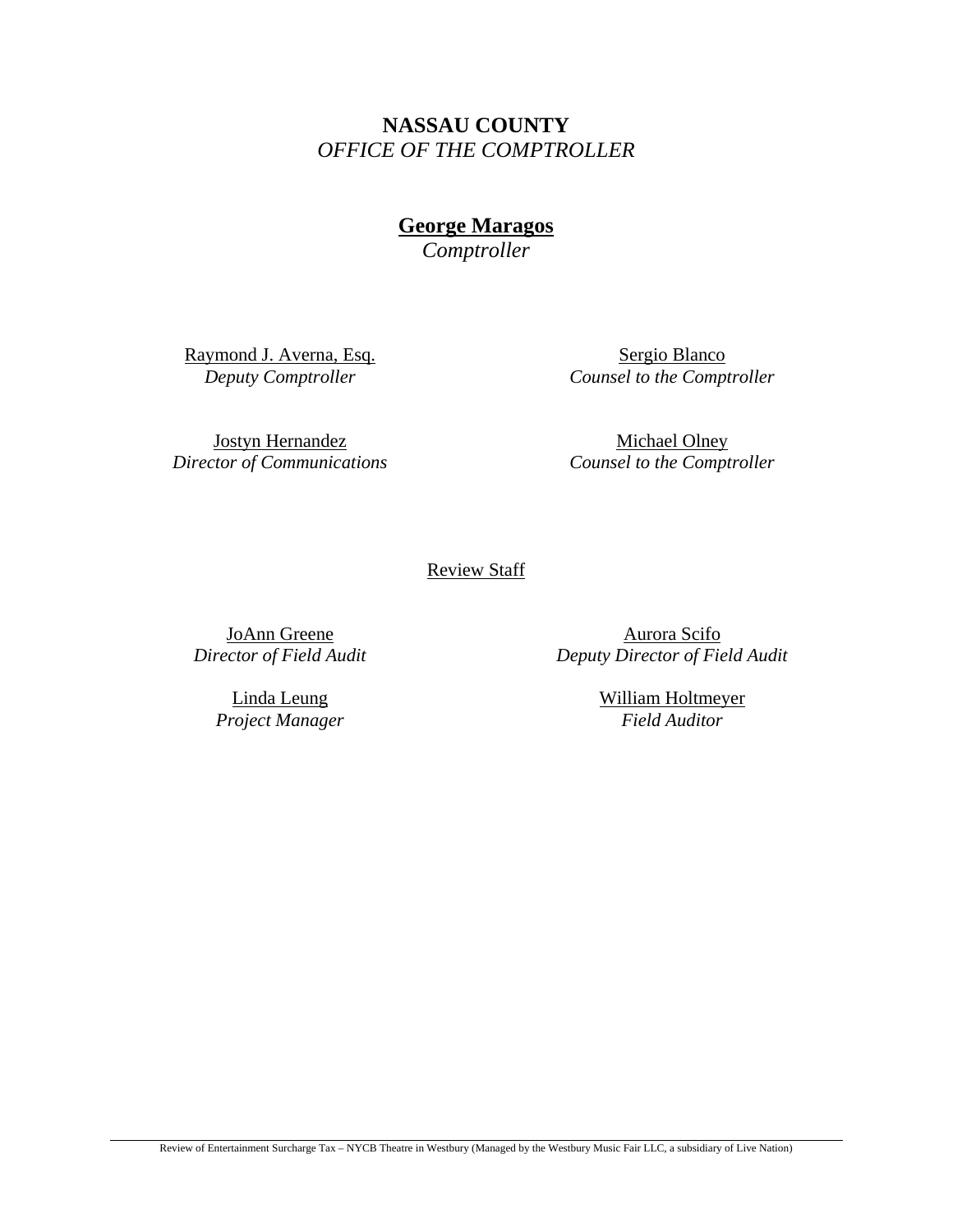Westbury Music Fair LLC is required to pay Nassau County an Entertainment Surcharge Tax of \$1.50 per seat sold for events at the NYCB Theatre in Westbury in accordance with Chapter 179 of the Laws of New York 2000, Local Law No. 28-2000. The Nassau County Administrative Code, Article 3a Entertainment Surcharge Regulation<sup>1</sup> allows tax-exempt organizations to be exempt from the tax.

### **Key Findings:**

Westbury Music Fair LLC owes the County a total of \$548,198 for the period January 1, 2012 to September 30, 2014. This amount includes surcharge taxes of \$321,361 related to audit findings on 214,241 seats sold during the audit period, plus penalties of \$160,681 and interest of \$66,156.

- The audit determined that 190,268 tickets were sold for 183 curtain restricted events incorrectly excluded from the Surcharge Tax Returns; and
- The audit found that another 23,973 tickets were sold but not included on Westbury Music Fair LLC's tax returns.

#### **Key Recommendations:**

<u>.</u>

We recommend that Westbury Music Fair LLC:

- remit the amount owed of \$548,198 to the County in connection with the curtain restricted events and the unreported ticket sales; and
- report and remit taxes on tickets sold to curtain restricted events.

\*\*\*\*\*\*\*

The matters covered in this report have been discussed with the officials of Westbury Music Fair LLC. On May 28, 2015, we submitted a draft letter with the findings to Westbury Music Fair LLC for their review. They requested an Exit Conference which was held on May 28, 2015. Westbury Music Fair LLC provided their response on June 10, 2015. Their response and our follow up to their response are included as Appendix A and B to this report.

<sup>&</sup>lt;sup>1</sup> Nassau County Administrative Code, Article 3a Entertainment Surcharge Regulations §5-93.0 Exemptions.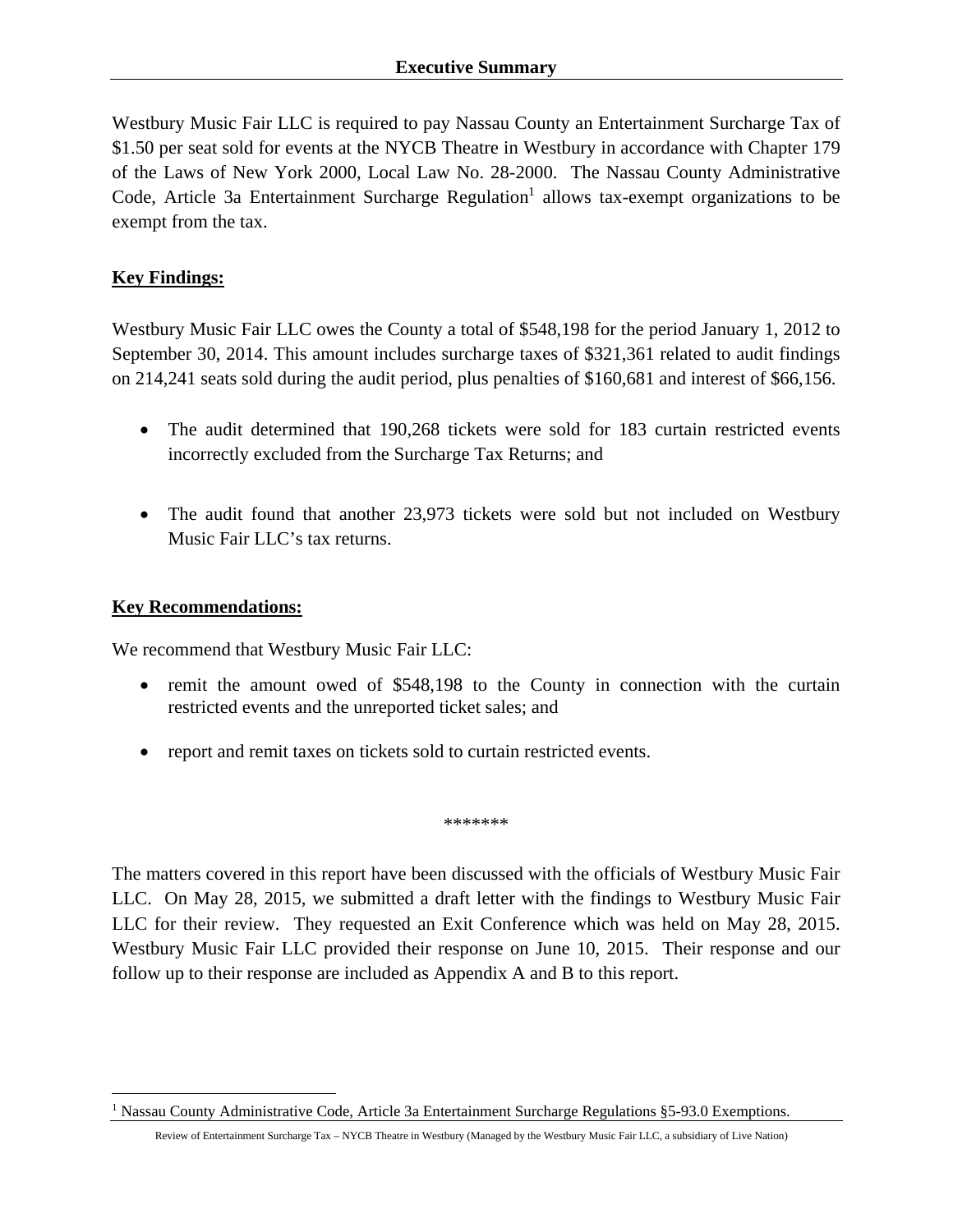### **Page**

| Westbury Music Fair LLC Did Not Pay Entertainment Surcharge Tax on All Tickets Sold and |  |
|-----------------------------------------------------------------------------------------|--|
|                                                                                         |  |
|                                                                                         |  |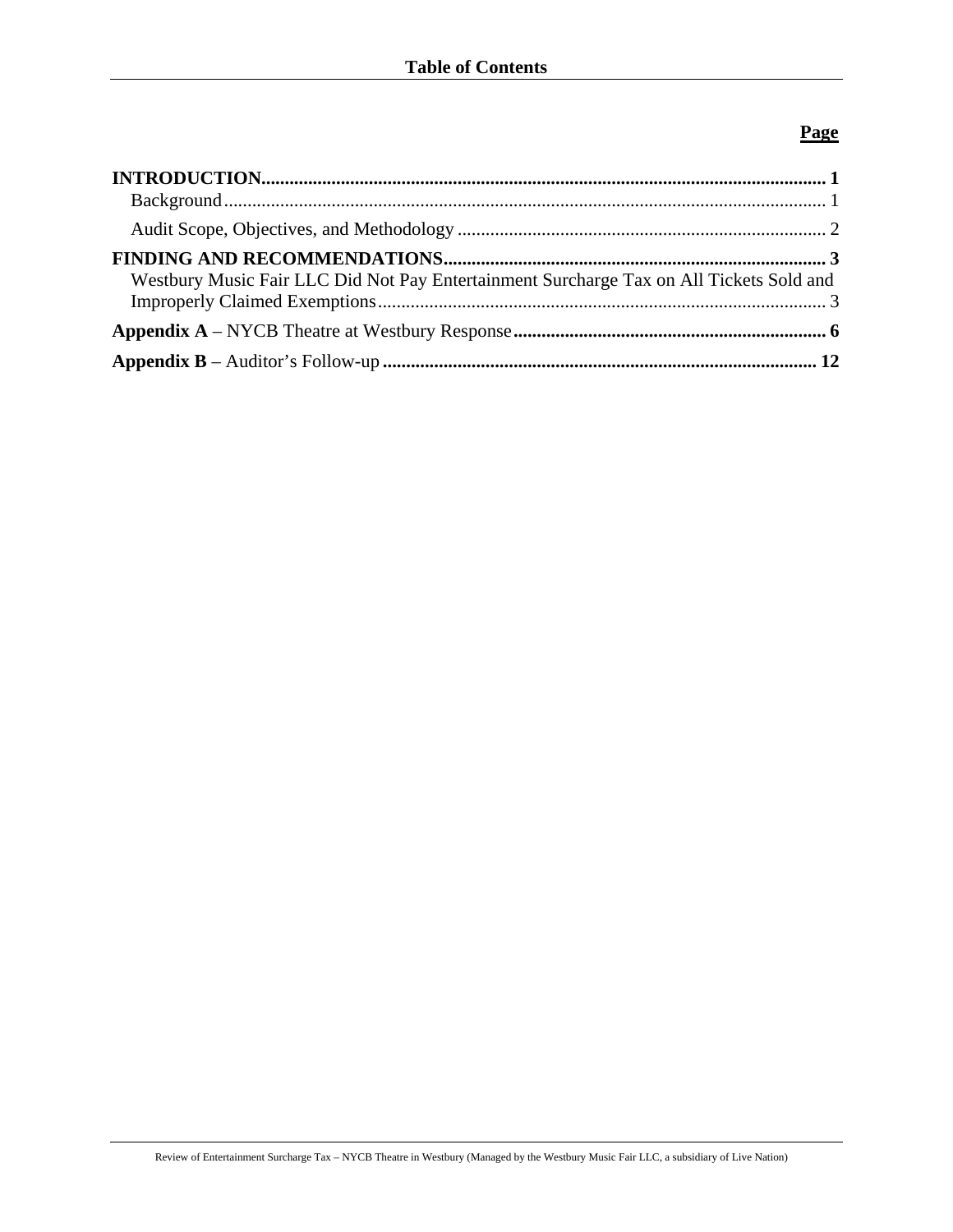### **Background**

 $\overline{a}$ 

The Comptroller's Office has completed its review of the Entertainment Surcharge Tax for events held at the NYCB Theatre in Westbury ("NYCB") Managed by Westbury Music Fair LLC (a subsidiary of Live Nation).

The Entertainment Surcharge Tax regulation imposes a surcharge tax of \$1.50 per ticket for entertainment events held in Nassau County at venues having a permanent seating capacity of 2,500 seats. The Nassau County Administrative Code, Article 3a Entertainment Surcharge Regulation<sup>2</sup> also allows tax-exempt organizations to be exempt from the tax. According to New York Tax Law Chapter 179.2 (Section 1202(d)(iii)), "such tax may be collected and administered by the county treasurer or other fiscal officers of Nassau county by such means and in such manner as other taxes which are now collected and administered by such officers or as otherwise may be provided by such local law, ordinance or resolution". In order to be eligible for this exemption, the organization must have a valid tax-exempt certificate and be the direct payer of record.<sup>3</sup> Any entity failing to pay the \$1.50 surcharge tax shall be subject to a penalty of fifty percent on the tax amount due plus interest of nine percent per annum, compounded daily on the total tax and penalty amount.<sup>4</sup>

As shown in Exhibit I, Westbury Music Fair LLC sold a total of 359,184 tickets and paid \$538,776 to the County for events held at the NYCB from January 1, 2012 to September 30, 2014.

<sup>&</sup>lt;sup>2</sup> Nassau County Administrative Code, Article 3a Entertainment Surcharge Regulations §5-93.0 Exemptions.

<sup>&</sup>lt;sup>3</sup> New York State Department of Taxation and Finance, Publication 843 (12/09), A Guide to Sales Tax in New York State for Exempt Organizations, page 16.

<sup>4</sup> Nassau County Administrative Code, Article 3a Entertainment Surcharge Regulations §5-104.0.a,b.

Review of Entertainment Surcharge Tax – NYCB Theatre in Westbury (Managed by the Westbury Music Fair LLC, a subsidiary of Live Nation)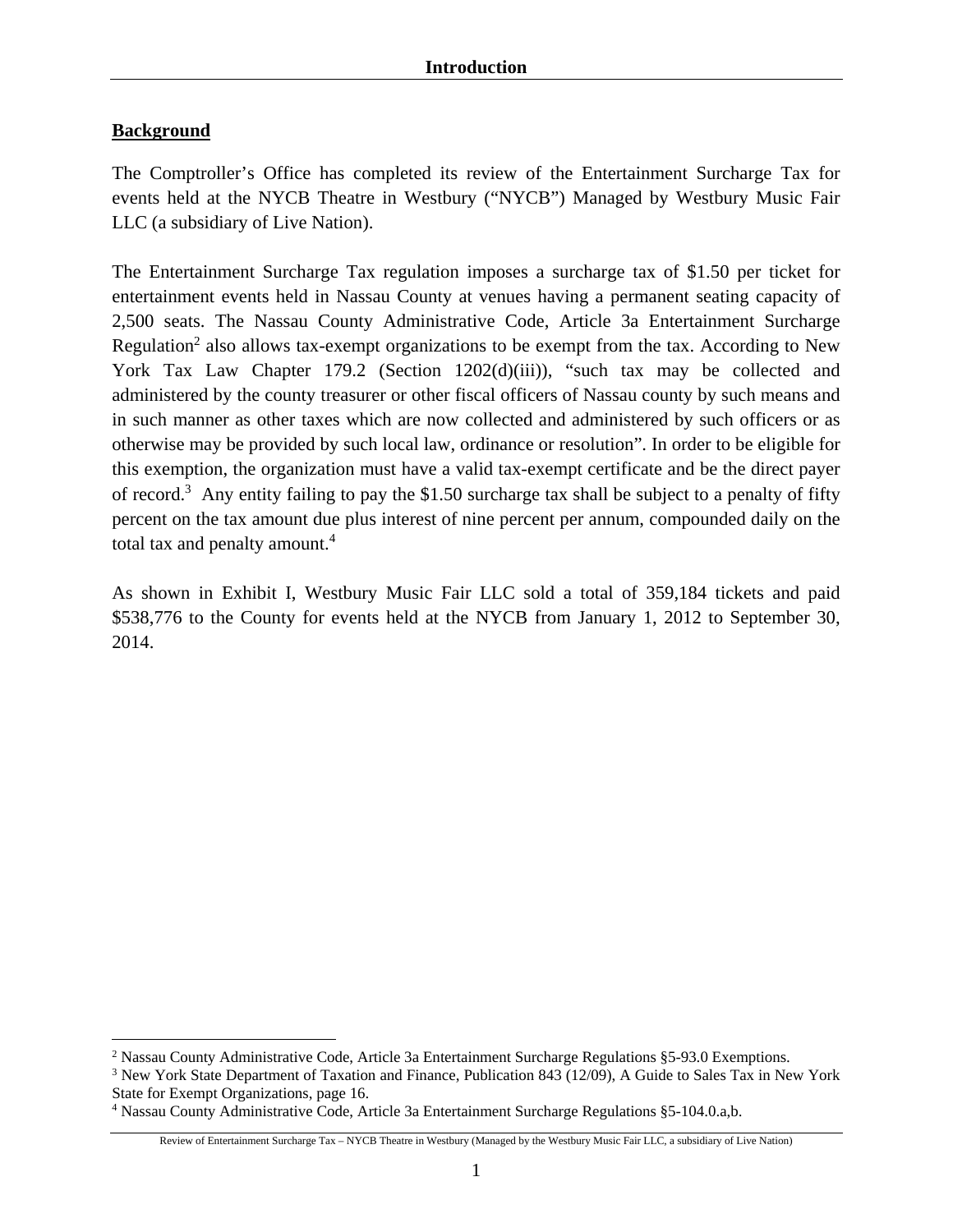#### **Exhibit I**

 $\overline{a}$ 

### **Westbury Music Fair LLC Entertainment Surcharge Taxes Paid and Tickets Sold NYCB Theatre at Westbury 2012 to September 30, 2014**

| Year         | <b>Tickets Sold</b> | <b>Taxes Paid</b> |  |  |
|--------------|---------------------|-------------------|--|--|
| 2012         | 140,874             | \$<br>211,311     |  |  |
| 2013         | 139,334             | \$<br>209,001     |  |  |
| 2014         | 78,976              | \$<br>118,464     |  |  |
| <b>Total</b> | 359,184             | \$<br>538,776     |  |  |

#### **Audit Scope, Objectives, and Methodology**

The objective of the audit was to review the entertainment tax revenues collected by the Office of the Nassau County Treasurer to ensure that the taxes were computed correctly, remitted in a timely manner, and properly recorded in the County's accounting system, the Nassau Information Financial System ("NIFS"). Our review period was from January 1, 2012 to September 30, 2014.

The auditors reviewed all the monthly tax returns during the scope period and tested the number tickets sold and for compliance with the tax-exempt guidelines. The tax returns submitted by Westbury Music Fair LLC were compared to the Ticketmaster reports<sup>5</sup> to verify the accuracy of the number of tickets sold and complimentary tickets issued. We also examined documents to support the tax-exempt tickets sold.

We believe our review provides a reasonable basis for the findings and recommendations contained herein.

<sup>&</sup>lt;sup>5</sup> Ticketmaster reports are used by the event operators to record all tickets sold and complimentary tickets issued for all events listed on the tax returns.

Review of Entertainment Surcharge Tax – NYCB Theatre in Westbury (Managed by the Westbury Music Fair LLC, a subsidiary of Live Nation)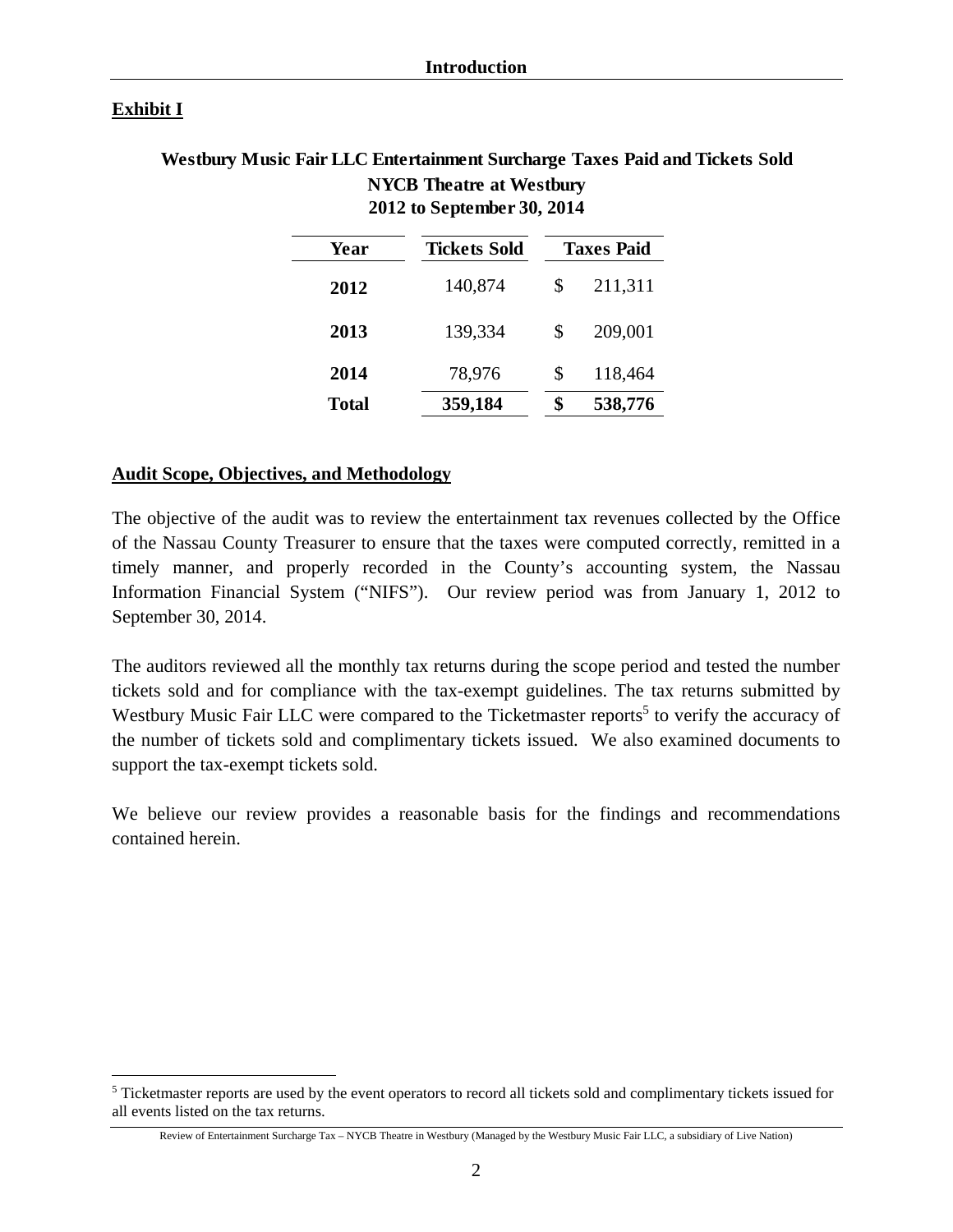### **Audit Finding**

### **Westbury Music Fair LLC Did Not Pay Entertainment Surcharge Tax on All Tickets Sold and Improperly Claimed Exemptions**

Our review found Westbury Music Fair LLC owes the County \$548,198 for 214,241 tickets not reported on the Surcharge Tax Returns from January 1, 2012 to September 30, 2014. As shown in Exhibit II below, the amount due includes the ticket tax of \$321,361 plus penalties of \$160,681 and interest of \$66,156. The 214,241 unreported tickets are grouped into two categories based on the underlying issue (190,268 tickets related to seating capacity and 23,973 tickets related to errors and unsupported exemptions). Explanations for each category follow the Exhibit.

### **Exhibit II**

#### **Westbury Music Fair LLC Taxes Owed to County January 1, 2012 through September 30, 2014 NYCB Theatre at Westbury**

| <b>Tickets Not Reported on Tax Returns</b>                                  | 2012          | 2013                   | 2014          | <b>Total</b>             |
|-----------------------------------------------------------------------------|---------------|------------------------|---------------|--------------------------|
| Tickets for 183 Event - for Venues Claimed to be<br>Less Than 2,500 Seats   | 55,597        | 73,002                 | 61,669        | 190,268                  |
| Tickets Related to Other Errors and Unsupported<br>Exemptions               | 14,446        | 2,566                  | 6,961         | 23,973                   |
| <b>Total Tickets Not Reported on Tax Returns</b>                            | 70,043        | 75,568                 | 68,630        | 214,241                  |
| <b>Calculation of Amounts Owed</b><br>Entertainment Tax Due @ \$1.50/Ticket | 105,064<br>S. | \$113,352              | \$102,945     | 321,361<br>\$            |
| Penalty for Non Payment of Taxes (50% of Tax)                               | \$<br>52,532  | $\mathbb{S}$<br>56,676 | \$.<br>51.473 | 160,681<br><sup>\$</sup> |
| Interest to Date (9% Compounded Daily) <sup>1</sup>                         | \$<br>37,378  | \$<br>21,827           | \$<br>6,951   | $\mathbb{S}$<br>66,156   |
| <b>Total Amount Due</b>                                                     | 194,974       | 191,855<br>\$          | 161,369<br>\$ | \$<br>548,198            |

<sup>1</sup> Calculated from tax return due date through January 2, 2015.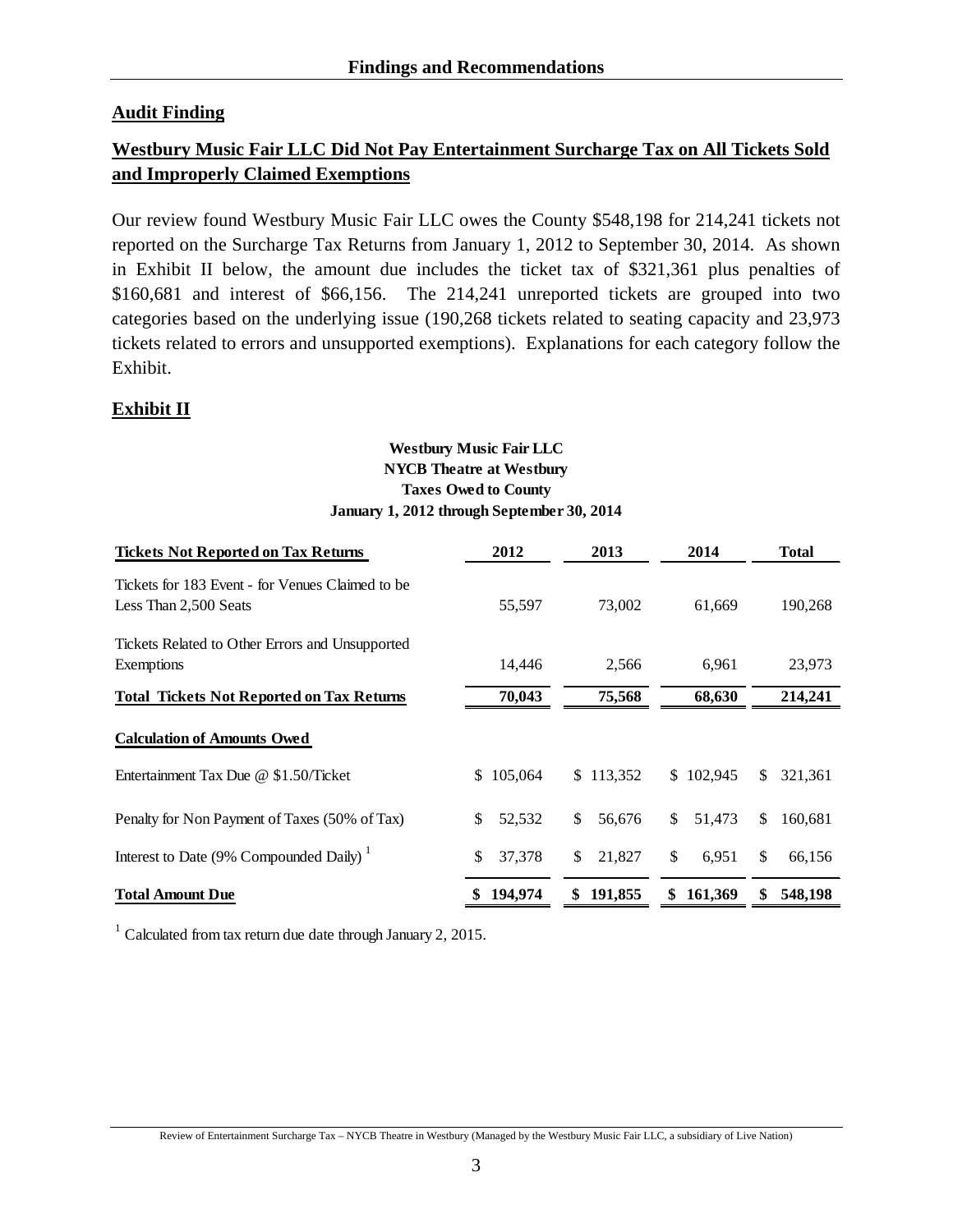## **183 Events (190,268 Tickets) Were Incorrectly Exempted by Westbury Music Fair and Not Reported on the Surcharge Tax Returns**

We examined the events reported on the Surcharge Tax Returns and compared them to the Ticketmaster Event Recap Report which lists all events held at NYCB. We found that 190,268 tickets related to 183 events were incorrectly excluded from the Surcharge Tax Returns. Westbury Music Fair LLC explained that the tickets sold for these events were not included on the tax returns because the events had a seating capacity of less than 2,500 seats and therefore were exempt from the tax.

All events held at NYCB are in one room that has a permanent seating capacity of 2,862. Westbury Music Fair LLC stated that it uses drop curtains to block off parts of the stage and temporarily reduce venue seating based on projected ticket sales for each event. However, the use of curtains in this manner does not reduce the permanent seating capacity of the Theatre. According to the Surcharge Tax regulations, taxes are imposed on every facility that has a permanent seating capacity in excess of 2,500 individuals and therefore, these events are subject to the surcharge tax. As a result, the total amount due related to these 190,268 tickets, including penalties and interest, is \$485,749, calculated in Exhibit III as follows:

## **Exhibit III**

| <b>Total Amount Due</b>                                  |     |           |
|----------------------------------------------------------|-----|-----------|
| Interest to Date (9% Compounded Daily) <sup>1</sup>      | SS. | 57,646    |
| Penalty for Non Payment of Taxes (50% of Tax)            |     | \$142,701 |
| Entertainment Tax Due<br>190,268 tickets @ \$1.50/Ticket |     | \$285,402 |

 $1$  Calculated from tax return due date through January 2, 2015.

### **23,973 Tickets Not Reported Due to Other Westbury Music Fair LLC Errors and an Unsupported Exemption**

We reviewed the number of tickets sold and complimentary tickets on the Surcharge Tax Returns and compared them to the Ticketmaster reports. We found that 23,973 tickets were shown as sold on the Ticketmaster reports but incorrectly excluded from the Surcharge Tax Returns during the audit period. The tickets improperly excluded were the result of Westbury Music Fair LLC reporting an incorrect number of tickets for certain events and the lack of evidentiary support for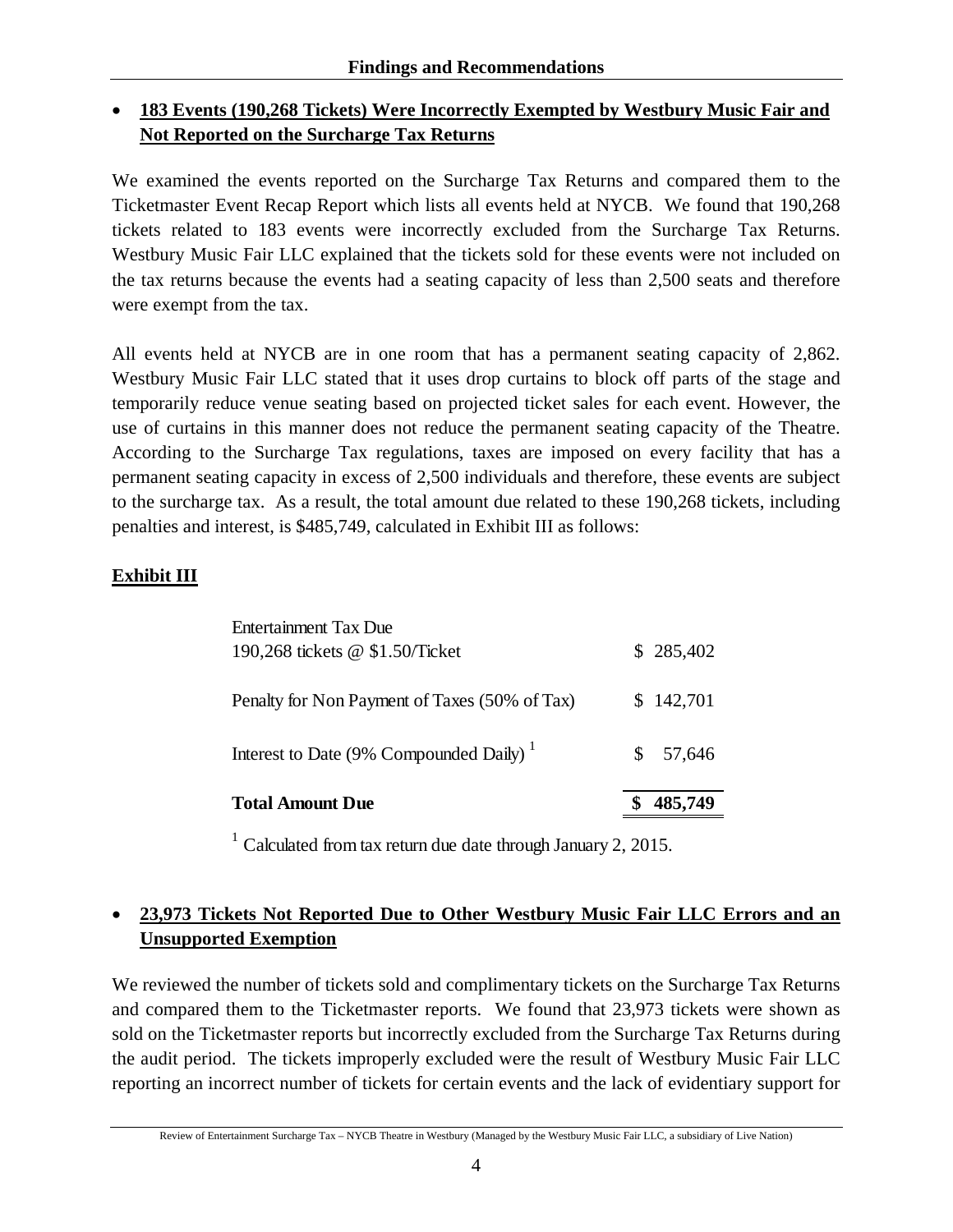an event claimed to be tax-exempt. As a result, the total amount due related to these 23,973 tickets, including penalties and interest, is \$62,449, calculated in Exhibit IV as follows:

### **Exhibit IV**

| <b>Total Amount Due</b>                             |    |        |
|-----------------------------------------------------|----|--------|
| Interest to Date (9% Compounded Daily) <sup>1</sup> | S  | 8,510  |
| Penalty for Non Payment of Taxes (50% of Tax)       | S. | 17,980 |
| 23,973 tickets @ \$1.50/Ticket                      | S. | 35,959 |
| Entertainment Tax Due                               |    |        |

 $1$  Calculated from tax return due date through January 2, 2015.

#### **Audit Recommendations:**

We recommend that Westbury Music Fair LLC:

- a) remit the amount owed of \$548,198 to the County for the 214,241 tickets sold and not reported on the Surcharge Tax Returns; and
- b) discontinue its practice of not reporting tickets sold on the Surcharge Tax Return when NYCB uses drop curtains to block off parts of the stage and venue seating, as this does not reduce permanent seating capacity. These tickets are still subject to the tax.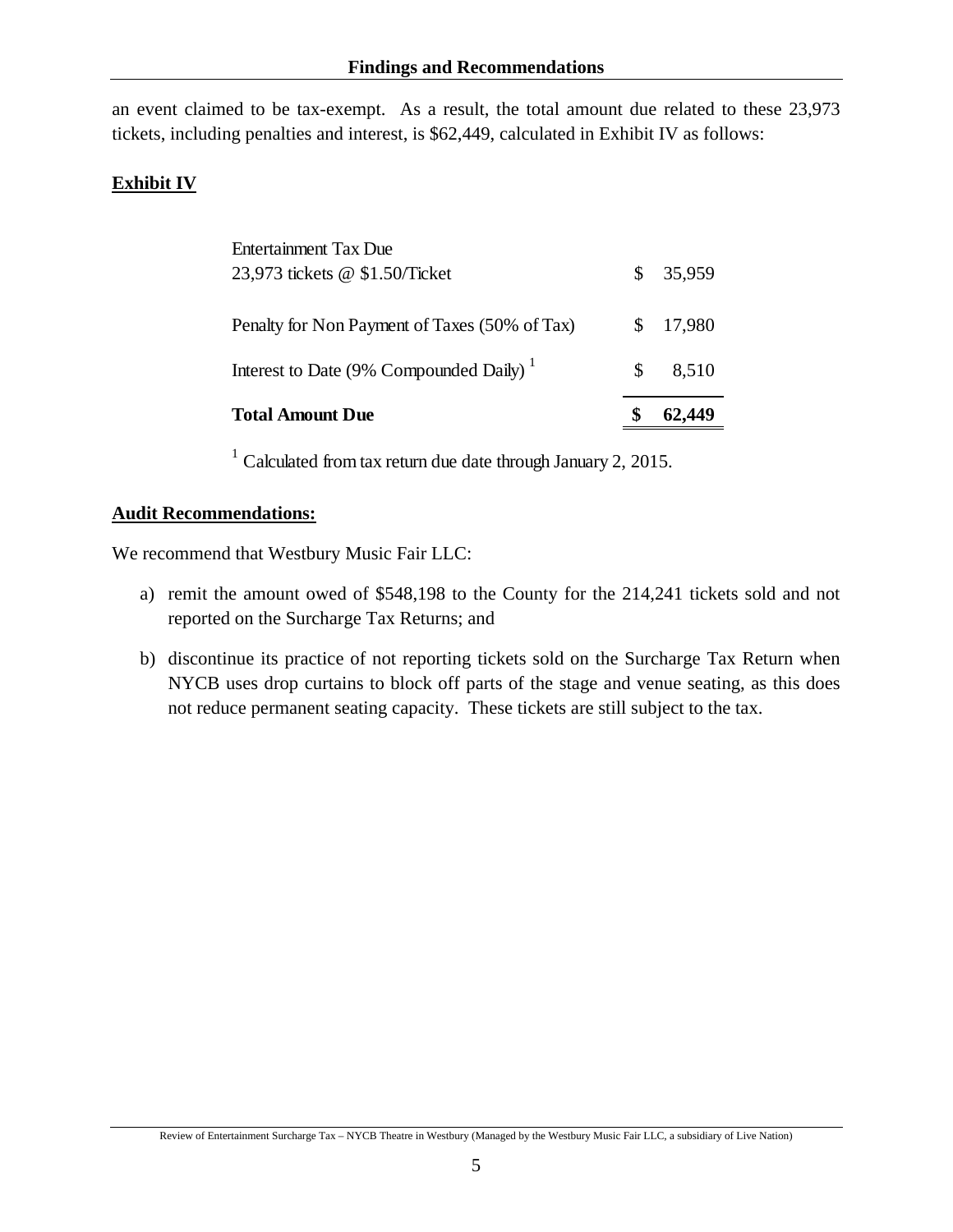#### **Appendix A – NYCB Theatre at Westbury Response**



Phone:  $(212) 885 - 5304$  $(917)$  332-3741  $Fax$ : JGulant@BlankRome.com Email:

June 10, 2015

BY CERTIFIED MAIL RETURN RECEIPT REQUESTED AND EMAIL Ms. JoAnn F. Greene Director of Field Audit Office of the Comptroller 240 Old Country Road Mineola, New York 11501

Email: jgreenel@nassaucountyny.gov

#### RE: Nassau County Entertainment Surcharge - NYCB Theatre at Westbury / Westbury Music Fair, LLC (Taxpayer ID # 13-3984613)

Dear Ms. Greene:

We are writing you concerning an audit report that you issued, dated May 28, 2015 (the "Report"), with respect to our client, NYCB Theatre at Westbury / Westbury Music Fair, LLC (Taxpayer ID # 13-3984613) ("Westbury"), in which you find that Westbury owes Nassau County (the "County") \$548,198 of Nassau County Entertainment Surcharge (the "Surcharge"), interest and penalties.

When we met with you face-to-face on May 28, 2015, we were advised to issue to you our formal response to the Report, after which we will be provided with the opportunity to present our position with the County attorneys. We were advised that only the County attorneys have the ability to address any concerns we have regarding the legality of the assessment contained in the Report. In addition, we were advised that the deadline to submit our formal response to the Report would be extended to June 10, 2015. As such, and per your instruction, this letter serves as our formal response to the Report.

The Surcharge was enacted in July 2000 with the first report due for shows occurring in October 2000 (Nassau County Administrative Code Article 3a Sec 5-90.0). Westbury has timely and consistently reported and remitted payment for the Surcharge to the County since the first filing was due and was contacted by a County Surcharge representative (the "Representative") to explain Westbury's filing procedures for the Surcharge shortly after filing its first returns.

> The Chrysler Building 405 Lexington Avenue New York, NY 10174-0208 www.BlankRome.com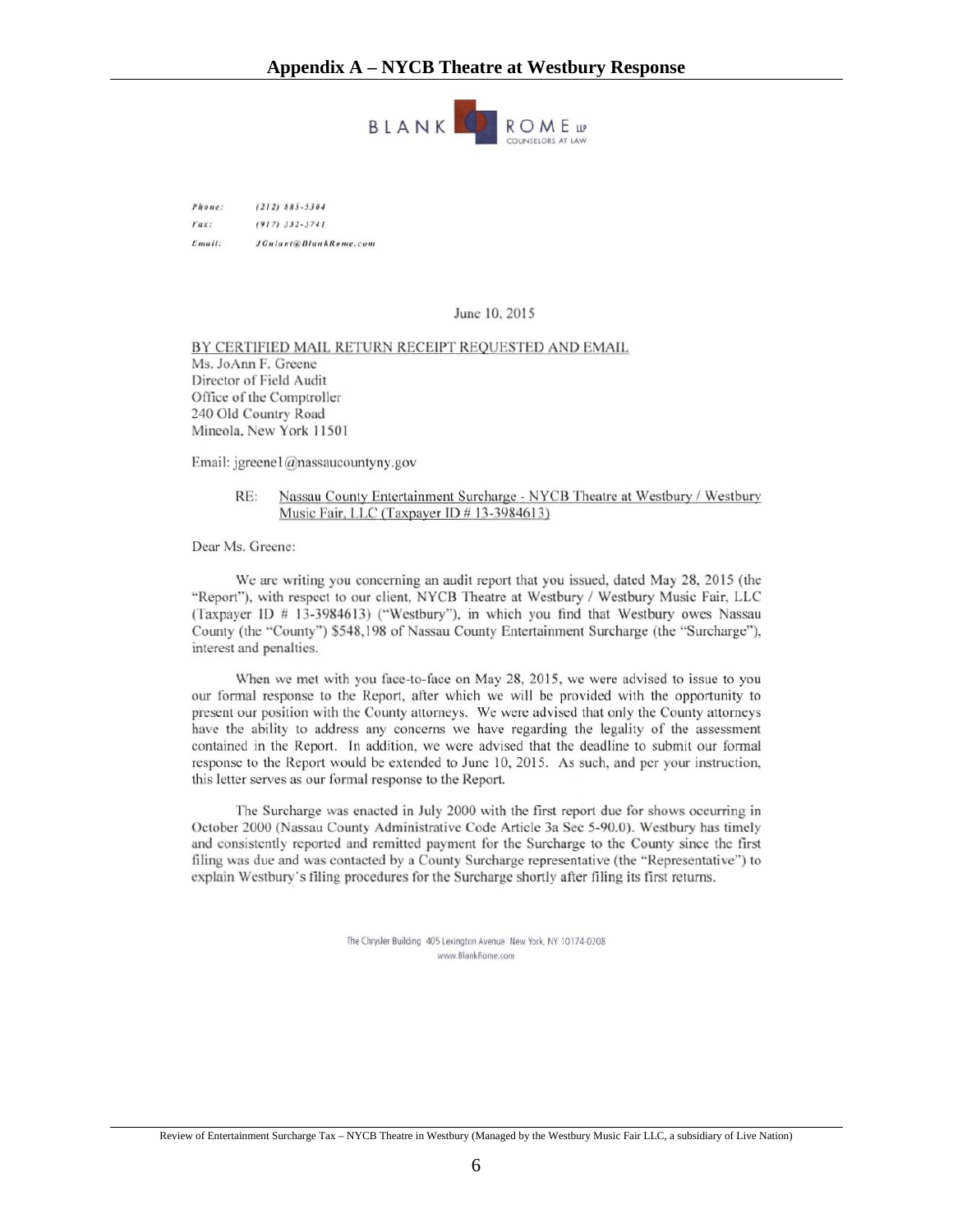

Ms. Greene June 10, 2015 Page 2

As indicated in the attached affidavit provided by Jason Stone, SVP of Booking for Live Nation, Mr. Stone explained to the Representative during the 2000 calendar year that Westbury has two show formats at its venue. A significant percentage of the shows are configured with less than 2,500 capacity and a curtain system installed to limit the seating capacity to approximately 1,600 to 1,800 seats ("Curtain Restricted Shows"). The curtain system for the Curtain Restricted Shows takes approximately four hours to install and the remaining seats are concealed and made inaccessible to the seated audience. For the Curtain Restricted Shows, the contracts with performing artists entered into by Live Nation Entertainment, the parent company of Westbury ("Live Nation"), specifically limit the number of tickets that may be sold for the event to the lesser capacity. As indicated in the attached schematic diagram, tickets for Curtain Restricted Shows are sold online and through other modes in a manner that specifically limits the seating capacity (and therefore the potential seats to be sold) to a level of between 1,600 to 1,800 seats. There are also shows configured with a seating capacity in excess of 2,500 as the entire venue holds approximately 2,800 seats (see attached diagrams).

In 2000, Mr. Stone explained to the Representative that Westbury submitted documentation for all shows (those shows with capacities both greater and less than 2,500) with the Surcharge returns, but only paid a Surcharge on the shows with seating capacity in excess of 2,500. Additionally, Mr. Stone stated that Westbury was being remodeled in 2001 and it could remove seats to limit the total seats to under 2,500 if it were necessary in order to avoid reporting the Surcharge. The Representative agreed with Westbury's Surcharge reporting procedures, confirmed that Westbury was in compliance with its Surcharge reporting, and assured Mr. Stone that removing the additional seats was not necessary. No Surcharge notice or assessment was received by the County with regard to Westbury's reported Surcharges for 2000 through 2011.

In 2008, Westbury enclosed detailed event listings with its Surcharge filings, including details regarding Curtain Restricted Shows. Westbury further believes that it provided such details with its 2000 through 2007 Surcharge filings.

The Report finds that Westbury owes approximately \$548,198 of Surcharge, interest and penalty, a majority of which relates to the Curtain Restricted Shows. As noted above, this is contradictory to the instruction and guidance received from the Representative that contacted Mr. Stone shortly after Westbury filed its first Surcharge returns with the County for October 2000. Westbury respectfully protests the Surcharge on several grounds.

First, Westbury received confirmation from the County as to the propriety of its reporting process for Curtain Restricted Shows and no Surcharge notice or adjustment was made to any Surcharge returns filed with the County from 2000 through 2011.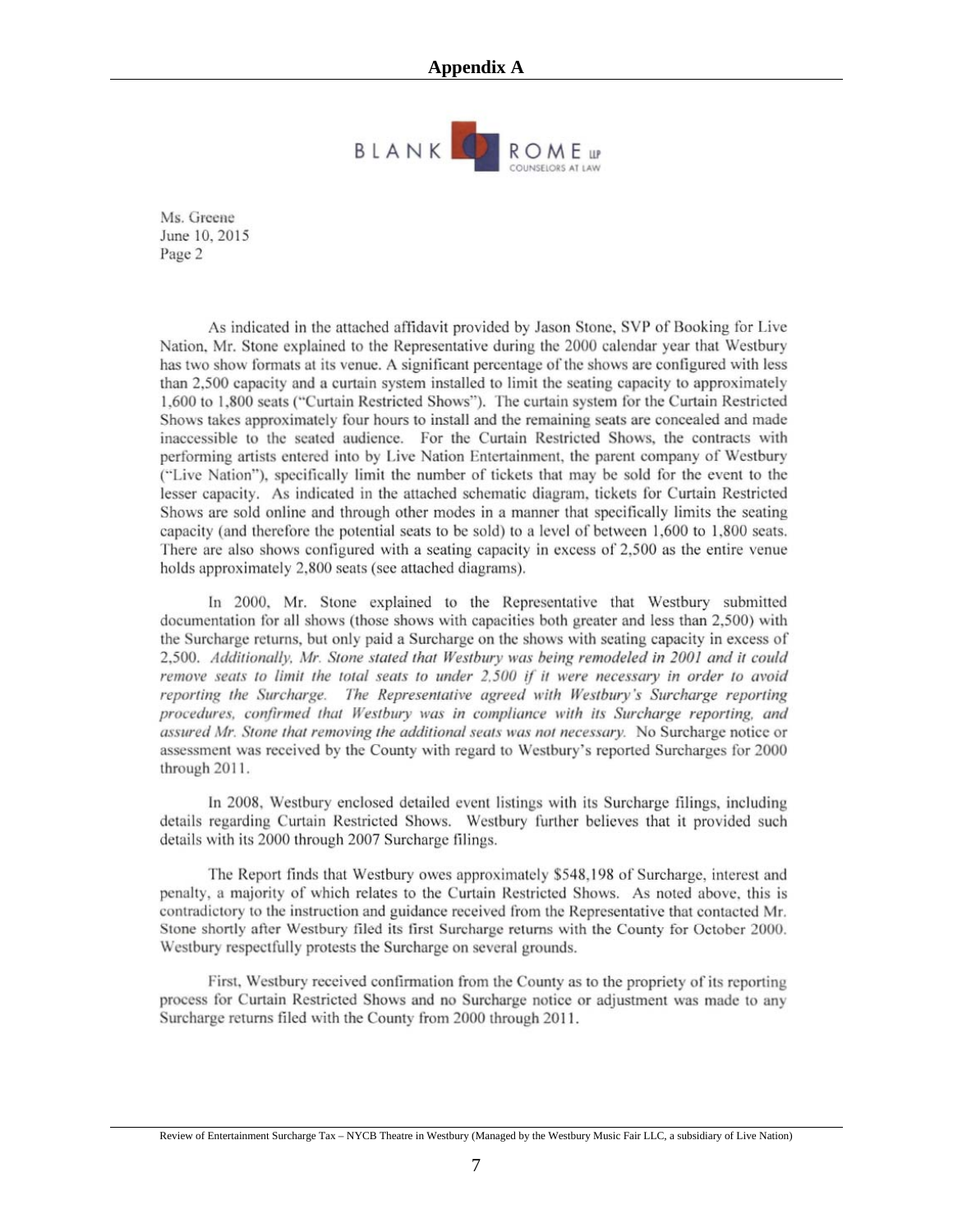

Ms. Greene June 10, 2015 Page 3

In addition, this assessment raises legitimate concerns as to whether this Surcharge is being imposed in a fundamentally fair manner. As noted above, Westbury directly (and apparently, detrimentally) relied upon the representations made in 2001 by the Representatives that it was not required to remove seats in order to avoid a Surcharge on Curtain Restricted Shows (which it was prepared to do). We believe that a change in interpretation of these rules without prior notification to Westbury (or an opportunity to potentially cure the issue) would be both inappropriate and fundamentally unfair in this case.

Moreover, the County's application of the Surcharge at Westbury puts the venue at a competitive disadvantage against other County venues, such as the Tilles Center (which is located on a college campus and is therefore exempt from the Surcharge). We understand that Westbury and Nikon at Jones Beach Theater (another venue owned by Live Nation) are the only two venues in the County, besides the Nassau Veterans Memorial Coliseum, that are required to remit the Surcharge to the County. Further, if Westbury were required to collect the Surcharge for its Curtain Restricted Shows, it would also be placed at an unfair competitive disadvantage as compared to smaller venues (such as The Space at Westbury) that are not potentially subject to the Surcharge and have a seating capacity similar to the Curtain Restricted Shows (i.e., between 1600 and 1800 seats).

Therefore, based on the guidance and confirmation of Westbury's reporting procedures received by the Representative shortly after the Surcharge was enacted; that no Surcharge notice or adjustment was made to Westbury's 2000 through 2011 Surcharge returns; and the competitive disadvantage it suffers from the Surcharge reimbursement provided to certain other venues; Westbury respectfully requests both (i) a waiver of the assessed Surcharge, penalty, and interest for the Curtain Restricted Shows, and (ii) further guidance from the County as to whether this Surcharge will be imposed with respect to Curtain Restricted Shows on a going-forward basis.

It should be noted that the foregoing is not intended as a comprehensive analysis of our potential defenses to an assertion of the Surcharge on the Curtain Restricted Shows, but merely highlights several concerns that we have identified as an initial matter with respect to the assertion of the application of the Surcharge in this case. In this regard, we reserve our rights with respect to any legal remedies available to us at either law or equity, and intend to fully defend against this assessment of the Surcharge (and interest and penalties), if necessary, in an appropriate forum.

Finally, we reserve the right to comment on the assessment of \$62,449 of Surcharge, interest and penalties that you describe in the Report as being due to "errors and an unsupported exemption" (the "Other Assessment"). Westbury has requested the supporting documentation

Review of Entertainment Surcharge Tax – NYCB Theatre in Westbury (Managed by the Westbury Music Fair LLC, a subsidiary of Live Nation)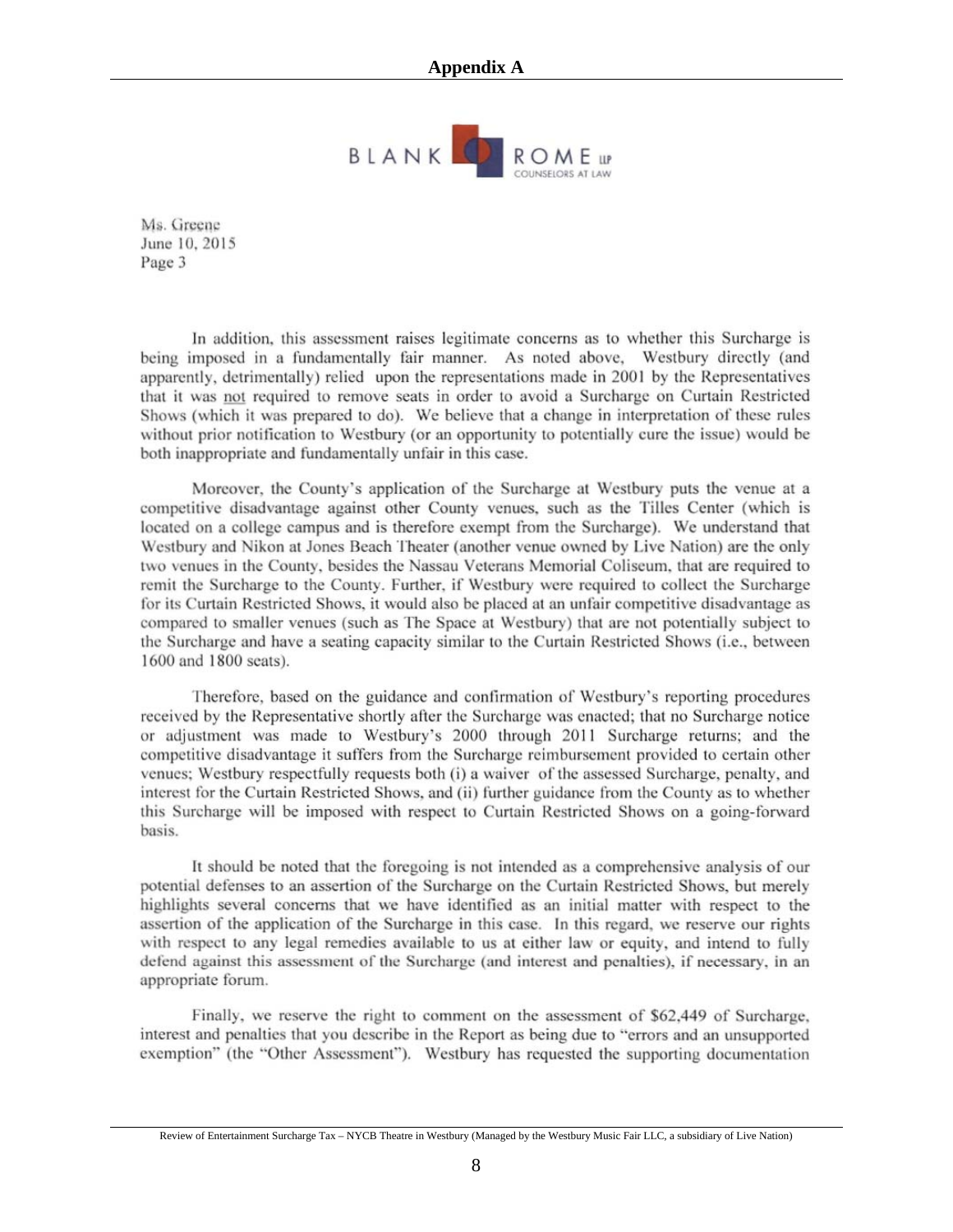

Ms. Greene June 10, 2015 Page 4

with regards to the Jerry Seinfeld Hurricane Sandy Benefit Concert included in the Report as discussed in the May 28, 2015 meeting with the Comptroller. The documentation to support tax exemption for this show will be provided as soon as it is obtained. Thank you in advance for your consideration.

Sincerely,

Sincerely.<br>July Gulut

Joseph T. Gulant<br>Blank Rome, LLP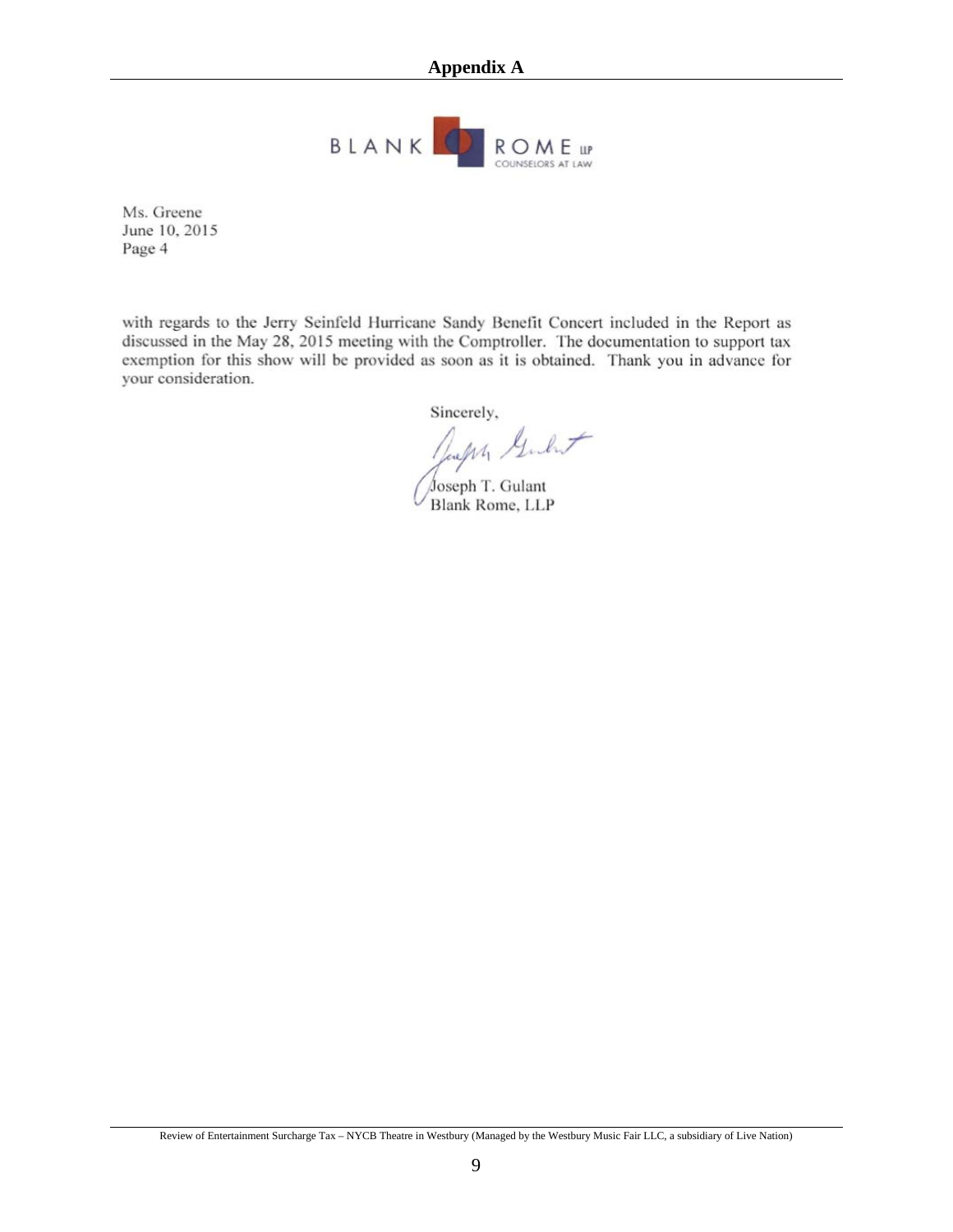#### **AFFIDAVIT**

State of New York:

County of Nassau:

Jason Stone, being duly sworn, deposes and says:

- 1. I am SVP of booking for Live Nation. Inc. ("Live Nation"). I have held that position since 1998, and before that time, I was SVP with Music Fair Enterprises, Inc. which owned the Westbury Music Fair prior to 1998. My date of hire by Music Fair Enterprises, Inc. was November 1974. Thus, I have been associated with Westbury since 1974.
- 2. In or around 2000, the time that the Nassau County Entertainment Surcharge (the "Tax") was first imposed, I was contacted by a representative of the Nassau County Treasurer (the "Treasurer Representative") for the purpose of explaining the Tax filing procedures of NYCB Theatre at Westbury / Westbury Music Fair, LLC (EIN: 13-3984613) ("Westbury"), an entity which operates a theater.
- 3. I explained to the Treasurer at that time that:
	- a. Westbury has two show formats at its venue: (1) a show configuration with less than 2,500 seats ("Curtain Restricted Shows"), and (2) a show configuration with more than 2,500 seats.
	- b. A significant percentage of the shows at Westbury are Curtain Restricted Shows with a curtain system installed to limit the seating capacity to approximately 1,600-1,800 seats. The curtain system takes approximately four hours to install and the remaining seats are concealed and made inaccessible to the seated audience.
	- c. Westbury submitted documentation for all of its shows (Curtain Restricted Shows and shows with seating capacities greater than 2,500) with the Tax returns that it filed, but only remitted Tax with respect to the Curtain Restricted Shows.
	- d. Westbury was remodeling its theater in 2001 and it could remove seats to limit the total seats to under 2,500 if it were necessary in order to avoid reporting the Tax.
- 4. The Treasurer Representative expressed to me agreement with Westbury's Tax reporting procedure of only reporting the Tax with respect to the shows that are not Curtain Restricted Shows, and confirmed that Westbury was in compliance with its Tax reporting obligations.

137003.00405/12479211v.1

Review of Entertainment Surcharge Tax – NYCB Theatre in Westbury (Managed by the Westbury Music Fair LLC, a subsidiary of Live Nation)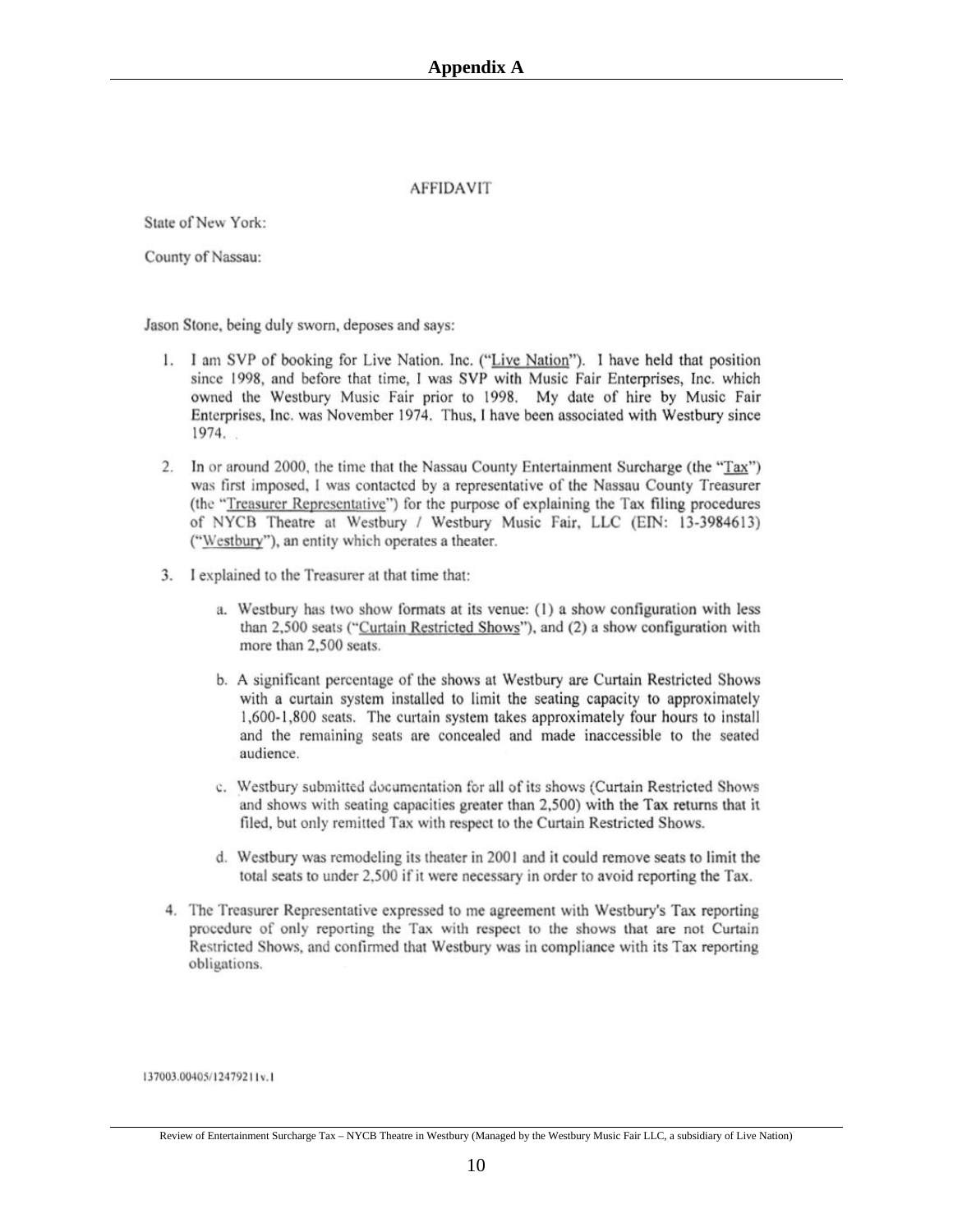5. The Treasurer Representative further informed me that removing additional seats from Westbury's theater was not necessary for Westbury to avoid paying the Tax on the Curtain Restricted Shows.

I understand that this affidavit will be submitted to the Nassau County Treasurer in connection with its determination of the Tax liability of Westbury, and I consent to its use for this purpose.

Jason

Subscribed and sworn to before me this  $\mathcal{Z}_{\mathcal{D}}$  day of January, 2015

Notary Public



EMILY GONZALEZ COMMISSION # FF 185568 EXPIRES: February 4, 2019 Bonded Thru Budget Notary Services

Review of Entertainment Surcharge Tax – NYCB Theatre in Westbury (Managed by the Westbury Music Fair LLC, a subsidiary of Live Nation)